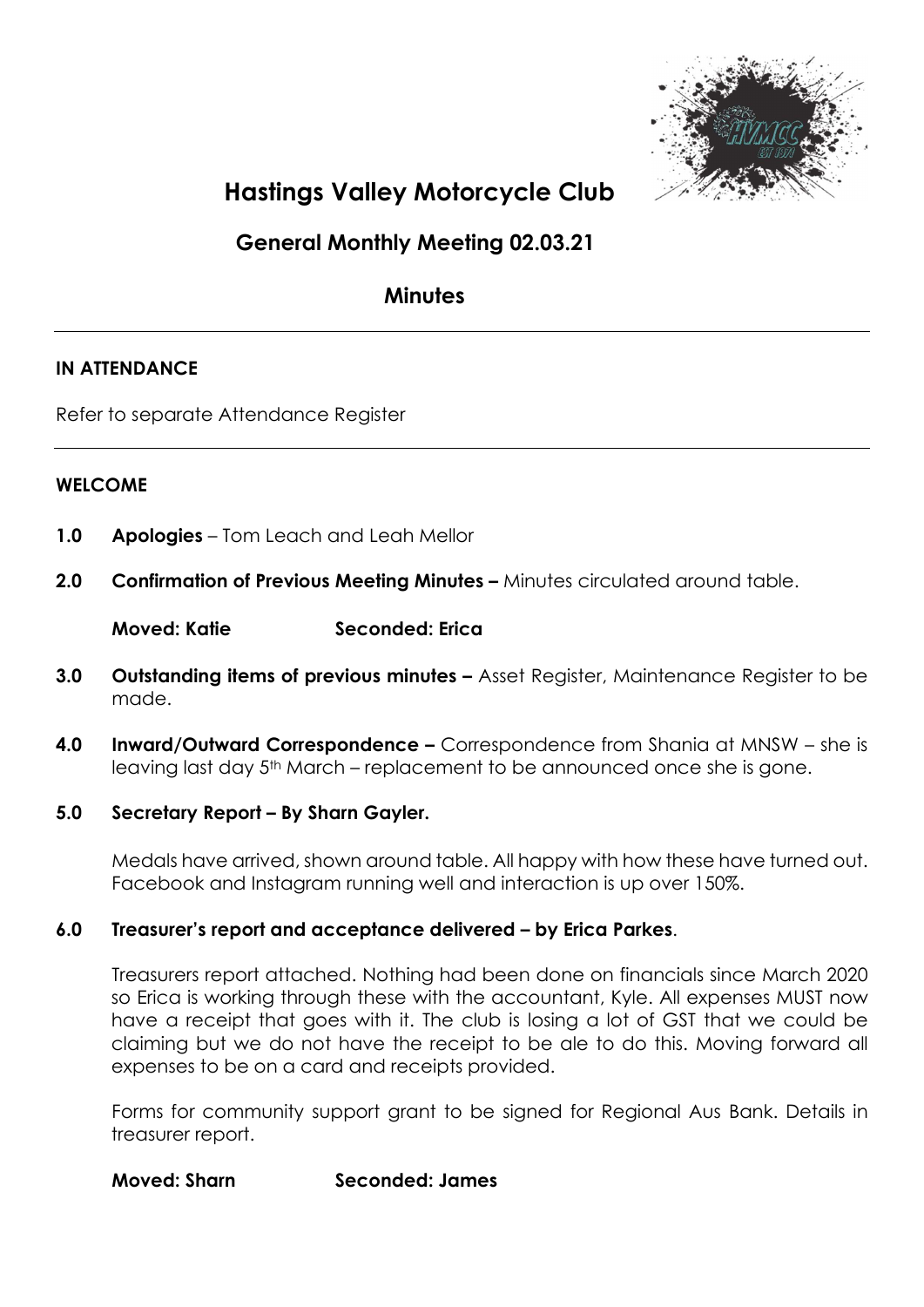7.0 Canteen Report – In Leah's absence, committee spoke about upcoming car rally day. Leah indicated she needed two helpers, Sharn put her hand up and we will advertise on Facebook for any other volunteers.

## 8.0 Race Sec Report – by Katrina McSkimming

Planning of round one is underway. Ridernet have changed some functions within the program so Katrina playing around with these to see new changes and be competent with this. Ridernet entry will be available late next week. Katrina has changed rules on Ridernet that all U18 riders must have a marshall.

Sharn to email Jason a list of riders after Ridernet closes for him to delegate marshalls for each round.

Katrina still chasing officials – getting harder as not many courses being offered.

# 9.0 Track Report – by Luke Parkes

Sawdust needed on the track. Luke is hoping to get out there this weekend to start prepping due to forecast rain next week. Sand has been ordered. Sharn to advertise working bee on Facebook for helpers. Pud to replace battery on pump. Hastings scrap is dropping off a scrap metal bin for use to remove all waste metal.

#### 10.0 Coaching Report – By Sharn in Tom's absence.

Ando completing a coaching school this weekend, 6th-7th March.

Tom has a coaching day booked for endorsements and coaching 13th March.

Andrew Meldrum has requested 12th March for kickstart afternoon.

Old trophies found by Katrina – Sharn to get new plaques ordered for Best Sportsmanship awards at each race round. To go with a coaching clinic.

#### 11.0 Update on VMP/POMR For Council – By Greg Harris/Aaron

Council very appreciative of the effort and time put into our POMR so far. Maratus Ecological Restoration have quoted to help us fix the issues within our lease around the VMP. Maratus quote attached. Moved to a vote to proceed, unanimous decision of yes to proceed.

#### Moved: Rick Seconded: Jason

Bob from Maratus will be given the go ahead and asked to commence works immediately.

#### 12.0 Update on East Coast – by Katie Austin

Due to East Coast Round 1 being postponed, idea was thrown around by Michel (East Coast coordinator) to push all rounds back one month, meaning HVMCC round would be in June. Was put to a vote whether committee wanted to push back our round to June, vote was unanimously voted against doing this. We want